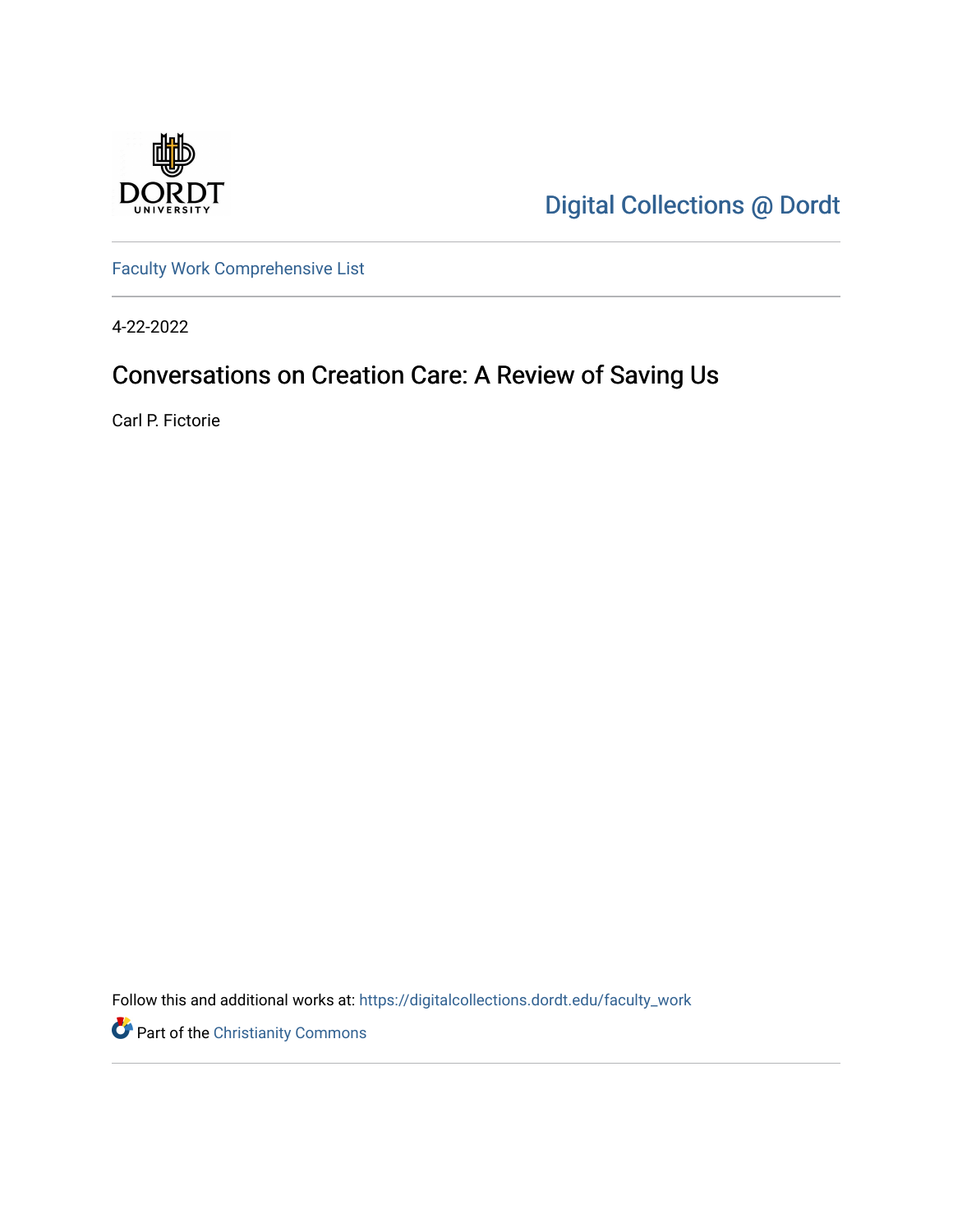## Conversations on Creation Care: A Review of Saving Us

#### Abstract

"For someone who has concern for climate change, or who is struggling to find ways to build bridges and material to work with, this book will be quite helpful."

Posting about the book Saving Us from In All Things - an online journal for critical reflection on faith, culture, art, and every ordinary-yet-graced square inch of God's creation.

<https://inallthings.org/conversations-on-creation-care-a-review-of-saving-us/>

#### Keywords

In All Things, book review, Saving Us, scientists, hope, healing, divided, world, Katharine Hayhoe

#### **Disciplines**

**Christianity** 

#### **Comments**

[In All Things](http://inallthings.org/) is a publication of the [Andreas Center for Reformed Scholarship and Service](http://www.dordt.edu/services_support/andreas_center/) at Dordt [University](http://www.dordt.edu/).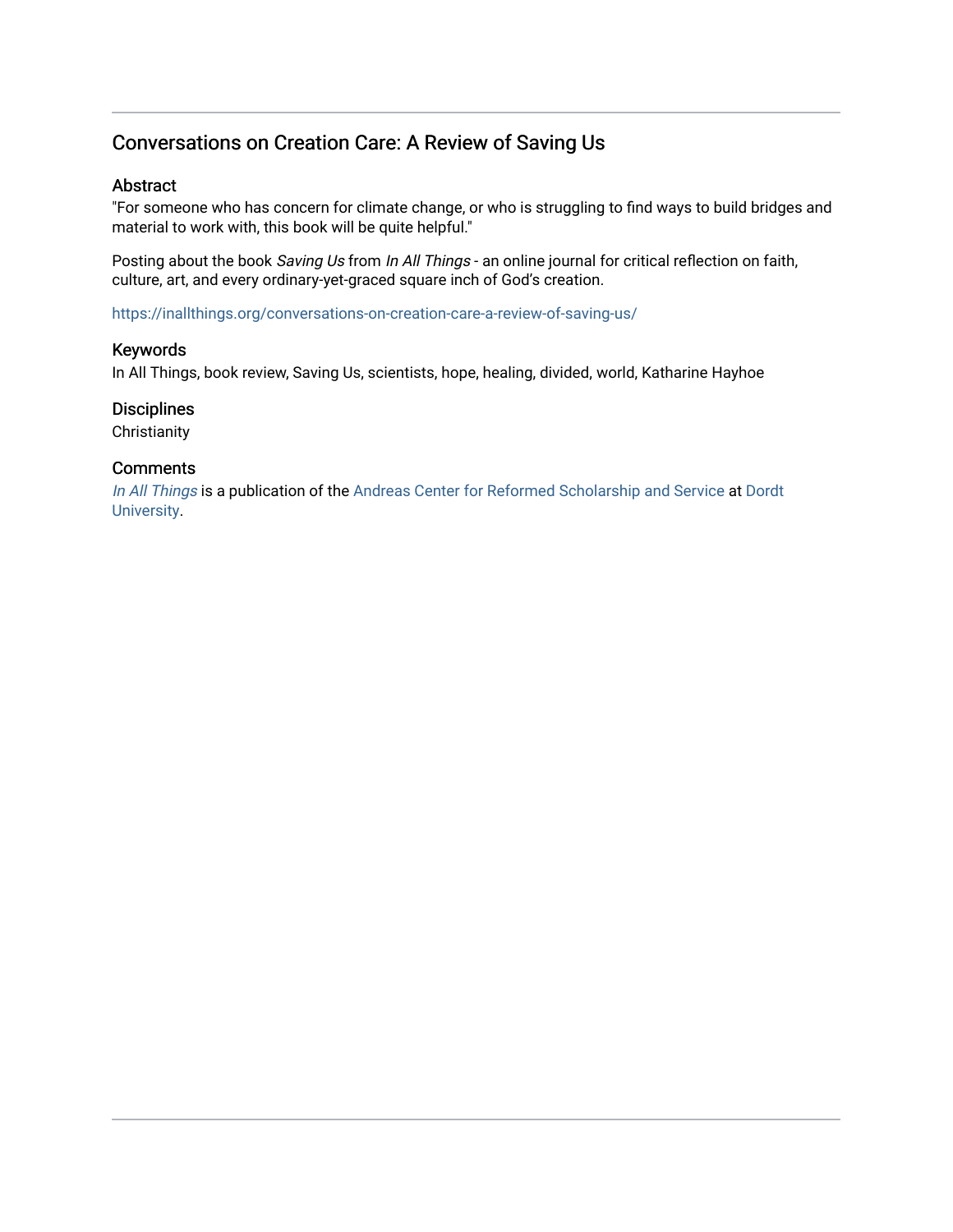# **Conversations on Creation Care: A Review of** *Saving Us*

### **[Carl Fictorie](https://inallthings.org/author/carl-fictorie/)**

### **April 21, 2022**

## **Title:** *Saving Us: A Climate Scientist's Case for Hope and Healing in a Divided World*

**Author**: Katharine Hayhoe **Publisher:** Atria/One Signal Publishers **Publishing Date:** September 21, 2021 **Pages:** 320 (Hardcover) **ISBN:** 978-1982143831

Last fall, several colleagues and I participated in a panel discussion with Dordt University students on the topic of climate change. As a faculty, we fielded questions such as "How long before Earth is uninhabitable?", "How do we talk to family members politely when we disagree?", and "How can we depolarize the topic?" For 90 minutes the panel responded to the questions with grace, wisdom, and respect, even when we had different opinions.

This panel discussion illustrates the premise of Katharine Hayhoe's *Saving Us*. Hayhoe, a climate scientist on the faculty of Texas Tech University, a lead author of several U.S. national climate assessments, and increasingly well-known speaker on climate change, has a very simple thesis. Because the time for action on climate change is now<sup>1</sup>, the best thing we can do is to bring people together and talk about it and find common ground. In over 245 pages, Hayhoe provides wisdom, encouragement, and lots of examples to inform and enable those who have various degrees of concern for climate issues in their efforts to spread the word.

*Saving Us* is written to the choir. Her primary audience are those who are already convinced that climate change poses a real threat to the planet. She cites a study from Leiserowitz and Maibach, "Global Warming's Six Americas," which classifies Americans into six categories of climate concern ranging from "alarmed" to "dismissive." The most recent of their surveys, cited by Hayhoe, shows that only 7% of the population is dismissive, and she concludes that the remaining 93% are already or could be brought on board regarding the state of climate change. This survey is also used to point out that concern for climate change is not a simple accept/reject binary. There's a range of opinions, and so each person needs to be approached in a different way.

While Hayhoe is a professional climate scientist and a professing Christian, this book is better viewed as a work of practical psychology and communication. The book contains scientific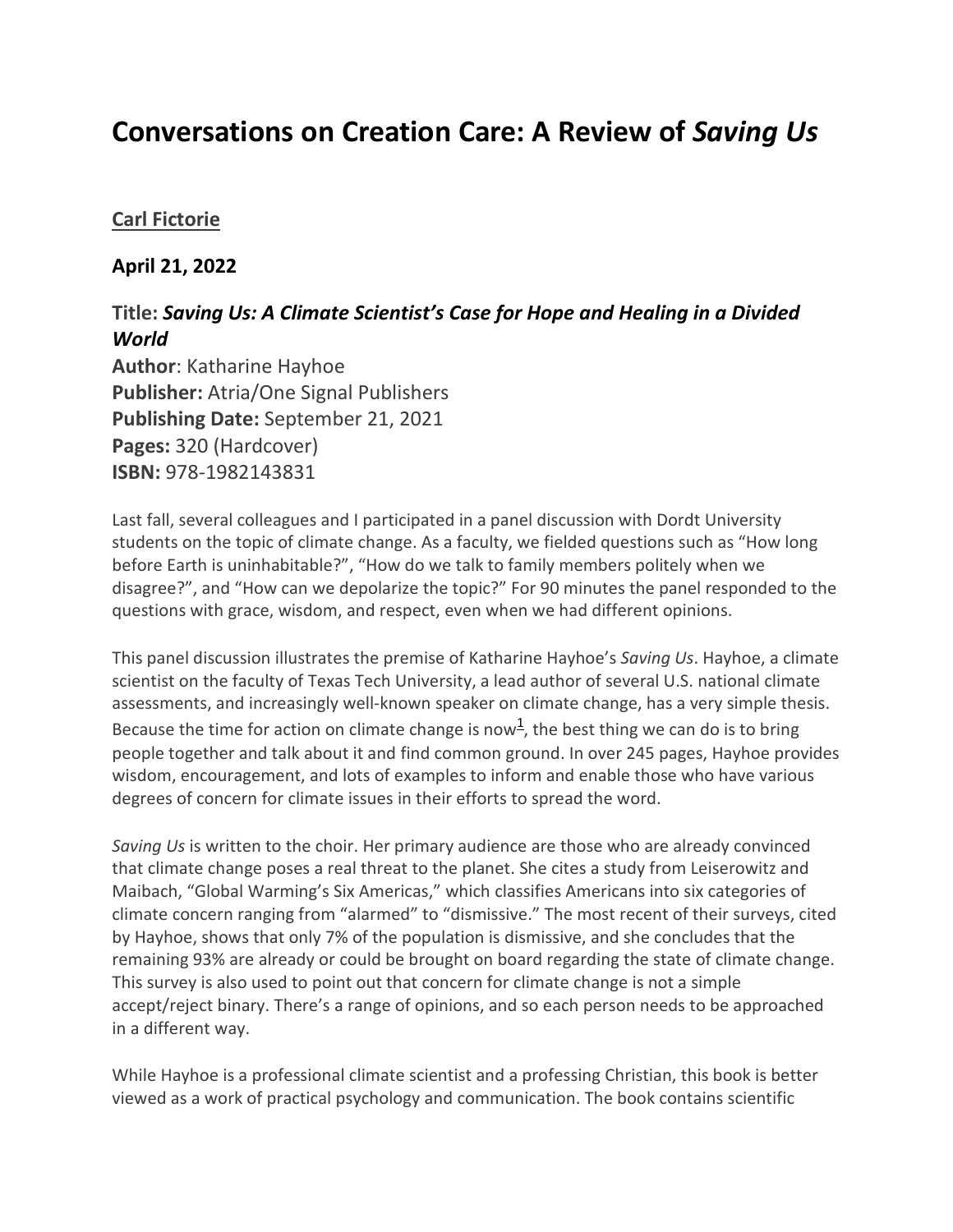material that defends the idea that climate change is real and human-induced, but it is not a structured argument. She discusses biblical reasons for accepting the reality of climate change, but the book is not a theology of creation care. The book contains many ideas for solutions both individual and collective, but is it not a handbook on how to be more environmentally conscious.

Rather, Hayhoe addresses what factors influence skepticism, denial, fear, and rejection as the real threats that climate change is bringing to the planet and the people that inhabit it. Given these diverse responses, we who are already convinced of global warming will need to approach each person individually. Through building relationships, finding points of common concern, and growing mutual respect and trust, we can create space to talk about the issues and help others understand both the problems and the opportunities to address them.

Thus, among all the facts and stories are many specific ideas of what motivates people to believe what they do. Hayhoe attributes much to fear—fear of change, fear from uncertainty, fear from guilt, and fear we are wrong about deeply held beliefs. She notes that humans take all sorts of shortcuts in reasoning, an approach which is useful in day to day living but can cause problems when faced with a large and seemingly distant problem that feels overwhelming.

In response to this, Hayhoe presents a much more optimistic point of view. Climate change is indeed a threat, but it also brings many opportunities. Some are personal (reducing your carbon footprint by eating less meat), some are regional (installing more solar or wind for electrical generation), some are global (ending the use of fossil energy).

At the same time, she's not suggesting we reject modern life and the conveniences thereof. While humanity will likely need to make some changes in lifestyle, she also recognizes that we cannot go back to some idyllic past. Most fundamental is that we still need to produce energy enough to enable the global population to increase their lifestyles to achieve a par with us in the modern West. Hayhoe discusses these opportunities not as a comprehensive plan for the future of renewable energy, but rather as examples for the reader to use in their conversations with others—a toolkit for conversations.

Readers of *in All things* will want to know that Hayhoe is a Christian and refers to her faith regularly in the book. She grounds her interest in climate change in her belief in the importance of scripture, how that scripture calls us to love and help the poor, sick, and vulnerable, and how climate change makes life more difficult for them. She rejects the notion that we ought to leave the future of the planet to God alone. As God placed us in a position of care over creation, our actions do matter, and God will let us live with the consequences of those actions. She is cautious to separate these consequences from notions that we are reaping the results of sin, nor does she condemn past generations for their energy and climate impacting choices, even when she is critical of current choices. Finally, she maintains an optimistic tone, because her faith provides hope for the future, even though it currently looks uncertain. As she addresses a much more diverse audience than Christians, Hayhoe draws additional inspiration from other